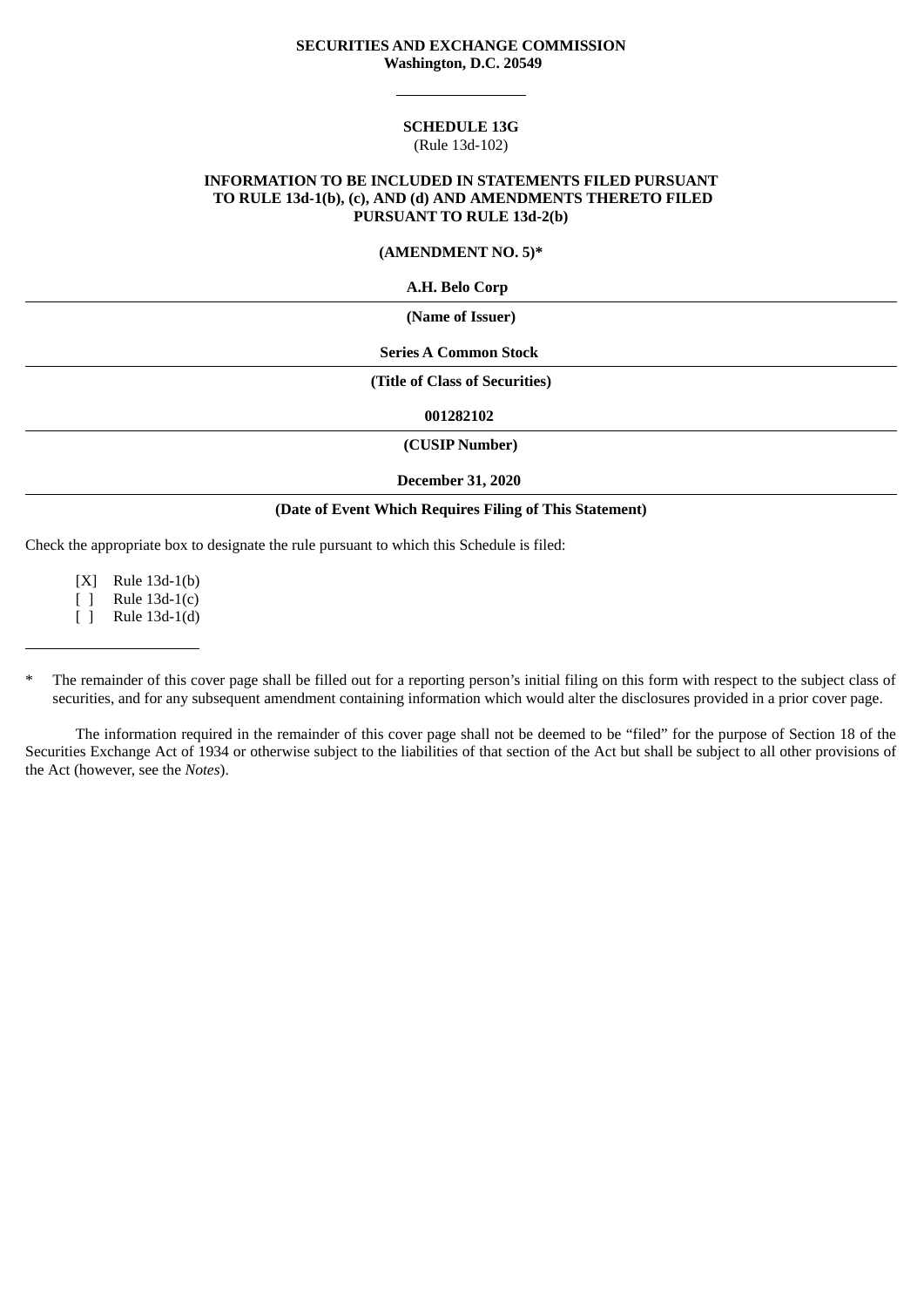| <b>CUSIP NO. 001282102</b> |  |
|----------------------------|--|
|----------------------------|--|

| $\mathbf{1}$                                                    | NAMES OF REPORTING PERSONS S.S. OR<br>I.R.S. IDENTIFICATION NOS. OF ABOVE PERSONS                                             |                |                                                                    |                        |  |  |
|-----------------------------------------------------------------|-------------------------------------------------------------------------------------------------------------------------------|----------------|--------------------------------------------------------------------|------------------------|--|--|
|                                                                 | 82-0566501                                                                                                                    |                |                                                                    |                        |  |  |
| $\overline{2}$                                                  |                                                                                                                               |                | CHECK THE APPROPRIATE BOX IF A MEMBER OF A GROUP                   | $(a)$ [ ]<br>$(b)$ [ ] |  |  |
| $\overline{\mathbf{3}}$                                         | <b>SEC USE ONLY</b>                                                                                                           |                |                                                                    |                        |  |  |
| $\overline{\mathbf{4}}$<br>CITIZENSHIP OR PLACE OF ORGANIZATION |                                                                                                                               |                |                                                                    |                        |  |  |
|                                                                 | Minnesota                                                                                                                     |                |                                                                    |                        |  |  |
|                                                                 |                                                                                                                               | 5              | <b>SOLE VOTING POWER</b>                                           |                        |  |  |
|                                                                 | <b>NUMBER OF</b><br><b>SHARES</b><br><b>BENEFICIALLY</b><br><b>OWNED BY</b><br><b>EACH</b><br><b>REPORTING</b><br>PERSON WITH |                | $\mathbf{0}$                                                       |                        |  |  |
|                                                                 |                                                                                                                               | 6              | <b>SHARED VOTING POWER</b>                                         |                        |  |  |
|                                                                 |                                                                                                                               |                | $\mathbf{0}$                                                       |                        |  |  |
|                                                                 |                                                                                                                               | $\overline{7}$ | <b>SOLE DISPOSITIVE POWER</b>                                      |                        |  |  |
|                                                                 |                                                                                                                               |                | $\mathbf{0}$                                                       |                        |  |  |
|                                                                 |                                                                                                                               | 8              | <b>SHARED DISPOSITIVE POWER</b>                                    |                        |  |  |
|                                                                 |                                                                                                                               |                | $\boldsymbol{0}$                                                   |                        |  |  |
| $\boldsymbol{9}$                                                |                                                                                                                               |                | AGGREGATE AMOUNT BENEFICIALLY OWNED BY EACH REPORTING PERSON       |                        |  |  |
|                                                                 | $\boldsymbol{0}$                                                                                                              |                |                                                                    |                        |  |  |
| 10                                                              |                                                                                                                               |                | CHECK BOX IF THE AGGREGATE AMOUNT IN ROW 9 EXCLUDES CERTAIN SHARES |                        |  |  |
| 11                                                              |                                                                                                                               |                | PERCENT OF CLASS REPRESENTED BY AMOUNT IN ROW 9                    | [ ]                    |  |  |
|                                                                 |                                                                                                                               |                |                                                                    |                        |  |  |
| 12                                                              | $0.0\%$<br>TYPE OF REPORTING PERSON                                                                                           |                |                                                                    |                        |  |  |
|                                                                 |                                                                                                                               |                |                                                                    |                        |  |  |
|                                                                 | 1A                                                                                                                            |                |                                                                    |                        |  |  |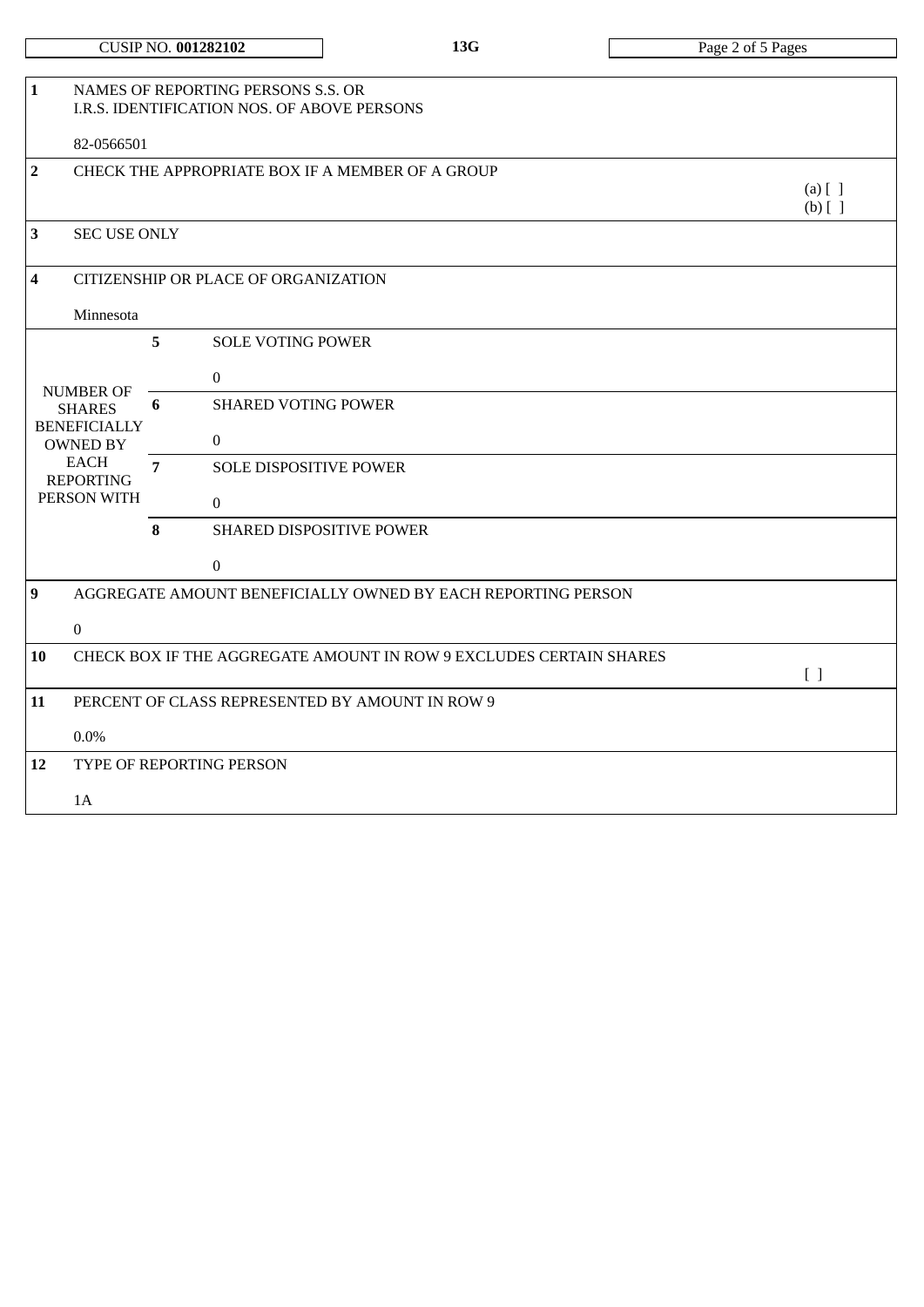|                                     | CUSIP NO. 001282102                                                                                             |                                                    | 13G                                                                                                                            | Page 3 of 5 Pages |
|-------------------------------------|-----------------------------------------------------------------------------------------------------------------|----------------------------------------------------|--------------------------------------------------------------------------------------------------------------------------------|-------------------|
| Item 1.                             | (a)                                                                                                             | <b>Name of Issuer:</b><br>A.H. Belo Corp           |                                                                                                                                |                   |
|                                     | (b)                                                                                                             |                                                    | <b>Address of Issuer's Principal Executive Offices:</b>                                                                        |                   |
|                                     |                                                                                                                 | 1954 Commerce St. Dallas<br>Dallas, TX 75201       |                                                                                                                                |                   |
| Item 2.                             | (a)                                                                                                             | <b>Name of Person Filing:</b>                      |                                                                                                                                |                   |
|                                     |                                                                                                                 |                                                    | Punch & Associates Investment Management, Inc.                                                                                 |                   |
|                                     | (b)                                                                                                             |                                                    | Address of Principal Business Office or, if None, Residence:                                                                   |                   |
|                                     |                                                                                                                 | 7701 France Ave. So., Suite 300<br>Edina, MN 55435 |                                                                                                                                |                   |
|                                     | (c)                                                                                                             | Citizenship:                                       |                                                                                                                                |                   |
|                                     |                                                                                                                 | Minnesota                                          |                                                                                                                                |                   |
|                                     | (d)                                                                                                             | <b>Title of Class of Securities:</b>               |                                                                                                                                |                   |
|                                     |                                                                                                                 | Common                                             |                                                                                                                                |                   |
|                                     | (e)                                                                                                             | <b>CUSIP Number:</b>                               |                                                                                                                                |                   |
|                                     |                                                                                                                 | 001282102                                          |                                                                                                                                |                   |
| Item 3.                             | If This Statement is Filed Pursuant to Rule 13d-1(b), or 13d-2(b) or (c), Check Whether the Person Filing is a: |                                                    |                                                                                                                                |                   |
| (a) $[$ $]$                         |                                                                                                                 |                                                    | Broker or dealer registered under Section 15 of the Exchange Act.                                                              |                   |
| $(b)$ $[$ $]$                       | Bank as defined in Section $3(a)(6)$ of the Exchange Act.                                                       |                                                    |                                                                                                                                |                   |
| $(c)$ [ ]                           | Insurance company as defined in Section 3(a)(19) of the Exchange Act.                                           |                                                    |                                                                                                                                |                   |
| $(d)$ [                             | Investment company registered under Section 8 of the Investment Company Act.                                    |                                                    |                                                                                                                                |                   |
| [X]<br>e)                           |                                                                                                                 |                                                    | An investment adviser in accordance with Rule $13d-1(b)(1)(ii)(E)$ ;                                                           |                   |
| $(f)$ [<br>$\overline{\phantom{a}}$ | An employee benefit plan or endowment fund in accordance with Rule $13d-1(b)(1)(ii)(F)$ ;                       |                                                    |                                                                                                                                |                   |
| $(g)$ [<br>$\overline{\phantom{a}}$ | A parent holding company or control person in accordance with Rule 13d-1(b)(1)(ii)(G);                          |                                                    |                                                                                                                                |                   |
| $(h)$ [                             | A savings association as defined in Section 3(b) of the Federal Deposit Insurance Act;                          |                                                    |                                                                                                                                |                   |
| $(i)$ [                             | Act;                                                                                                            |                                                    | A church plan that is excluded from the definition of an investment company under Section $3(c)(14)$ of the Investment Company |                   |
| (j)                                 |                                                                                                                 | Group, in accordance with Rule 13d-1(b)(1)(ii)(J). |                                                                                                                                |                   |
|                                     |                                                                                                                 |                                                    |                                                                                                                                |                   |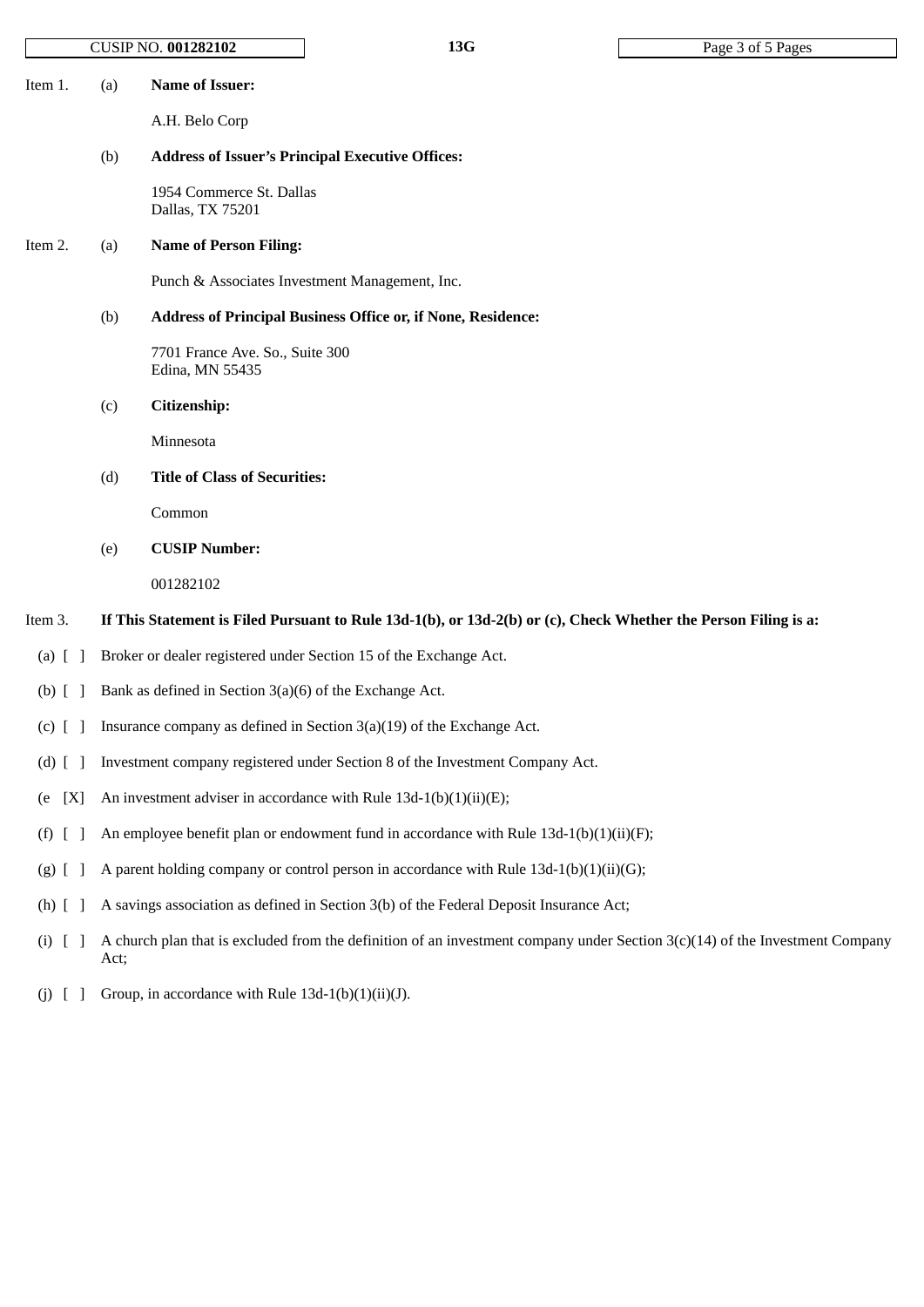# CUSIP NO. **001282102 13G** Page 4 of 5 Pages

### Item 4. **Ownership.**

| (a)     | Amount beneficially owned:                                                                                                                                                                                                                                                           |                                                          |          |  |  |  |  |
|---------|--------------------------------------------------------------------------------------------------------------------------------------------------------------------------------------------------------------------------------------------------------------------------------------|----------------------------------------------------------|----------|--|--|--|--|
| (b)     | Percent of class:                                                                                                                                                                                                                                                                    | $0.0\%$                                                  |          |  |  |  |  |
| (c)     | Number of shares as to which the person has:                                                                                                                                                                                                                                         |                                                          |          |  |  |  |  |
|         | (i)                                                                                                                                                                                                                                                                                  | Sole power to vote or to direct the vote:                | 0        |  |  |  |  |
|         | (ii)                                                                                                                                                                                                                                                                                 | Shared power to vote or to direct the vote:              | $\theta$ |  |  |  |  |
|         | (iii)                                                                                                                                                                                                                                                                                | Sole power to dispose or to direct the disposition of:   |          |  |  |  |  |
|         | (iv)                                                                                                                                                                                                                                                                                 | Shared power to dispose or to direct the disposition of: | 0        |  |  |  |  |
| Item 5. | <b>Ownership of Five Percent or Less of a Class.</b><br>If this statement is being filed to report the fact that as of the date hereof the reporting person has ceased to be the beneficial<br>owner of more than five percent of the class of securities, check the following $[X]$ |                                                          |          |  |  |  |  |

# Item 6. **Ownership of More than Five Percent on Behalf of Another Person.**

Not applicable

Item 7. Identification and Classification of the Subsidiary Which Acquired the Security Being Reported on by the Parent Holding **Company or Control Person.**

Not applicable

Item 8. **Identification and Classification of Members of the Group.**

Not applicable

# Item 9. **Notice of Dissolution of Group.**

Not applicable